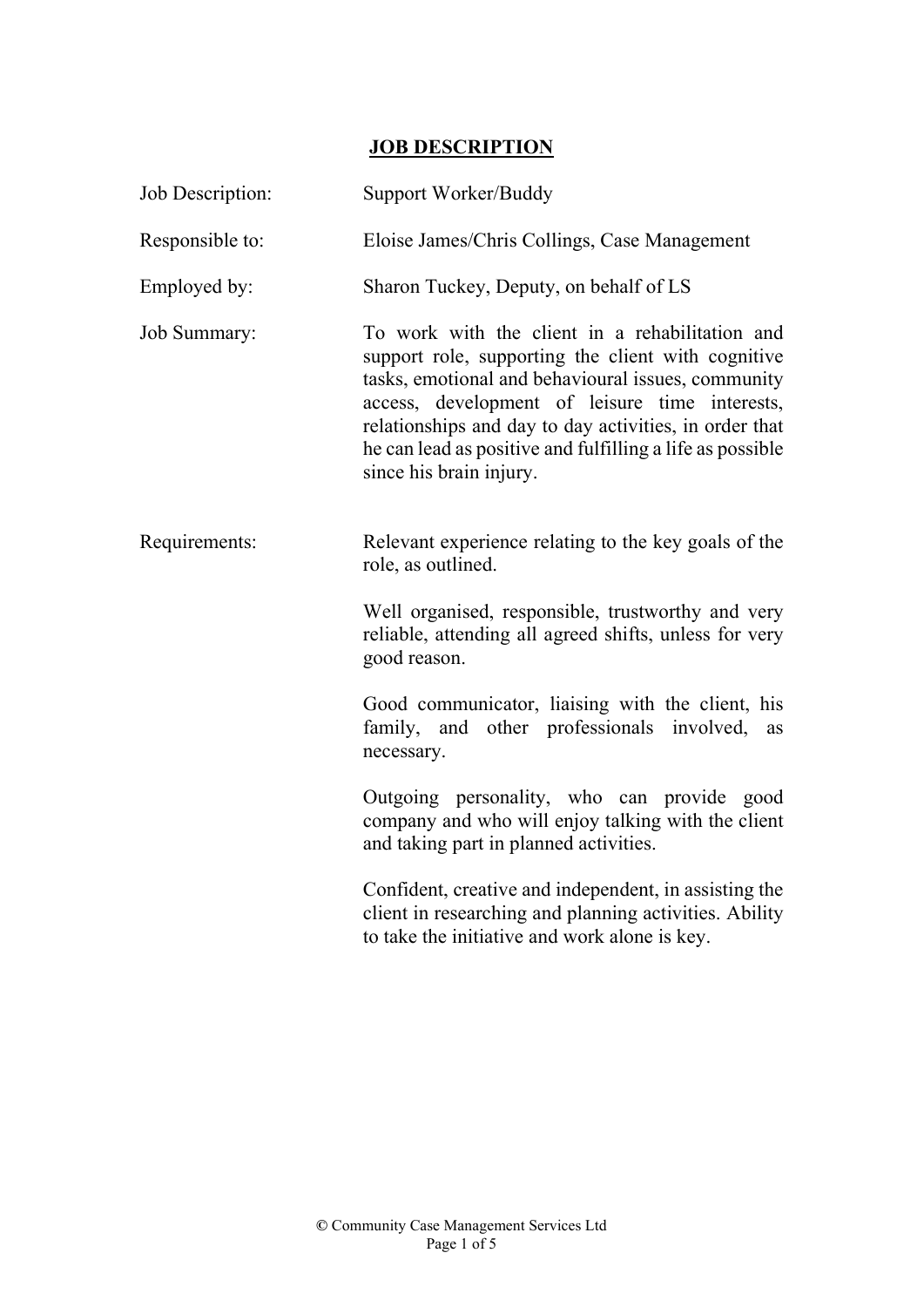Genuine caring and patient profile with ability to learn and follow training and assessment in regard to competence and confidence.

Available for shifts as described in the job ad.

 Ability to work using IT for email and support worker documentation.

 Holder of a full driving licence and happy to drive on motorways and long-distance as required.

## Key Support Goals:

- (1) Promote the client's wellbeing and happiness at all times.
- (2) Consistently reinforce safe and appropriate behaviour and positive choices that the client demonstrates, in line with his support programme.
- (3) Enable the client to access the local community and engage in appropriate activities in line with the overall support programme and risk assessment.
- (4) Support the client to plan and complete weekly shopping for groceries, household items and clothing.
- (5) Support the client in planning for activities and events that they enjoy and to take part in these activities with them when the client wishes, including attending the gym and meals out.
- (6) Become familiarised with the type of activities and events that the client is interested in, in order to be better able to assist and encourage the client in making appropriate plans.
- (7) Support the client in researching new activities and events that they would like to take part in and maintain a calendar of appointments, events and activities, at least a month in advance to ensure that the client has adequate notice.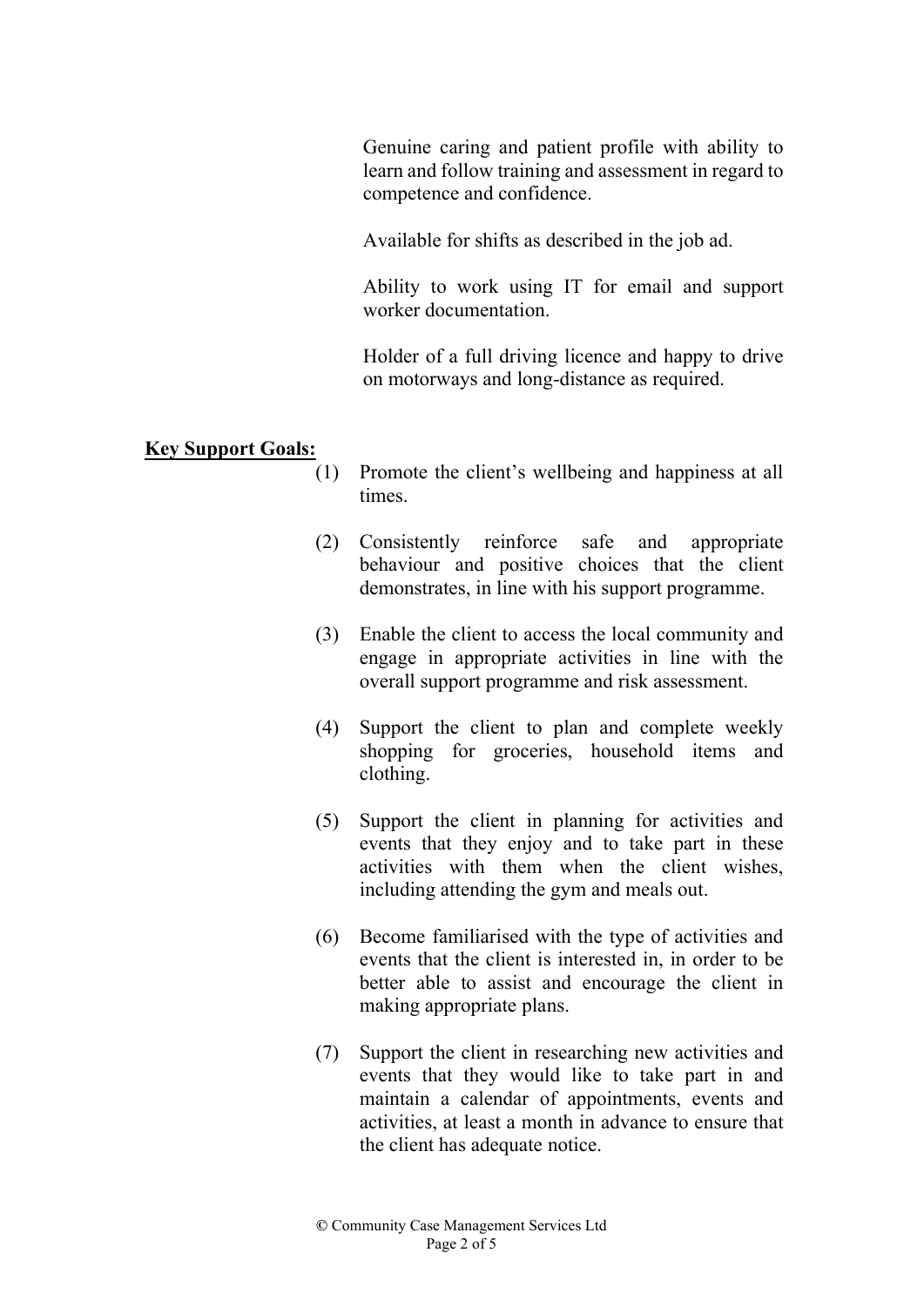- (8) Support the client to plan day trips, holidays and trips away, and attend these with the client, as appropriate.
- (9) Support the client with dating in a safe and healthy manner, including using online dating apps.
- (10) Work with the case management and therapy team to support the client with reference to guidelines to identify when he is being financially exploited and how to act accordingly.
- (11) Support the client with socialising and building and maintaining meaningful relationships, with new people and family, as appropriate.
- (12) Support the client with administrative tasks including telephone calls, reading and writing letters, emails, etc.
- (13) Drive the client to activities and appointments when required.
- (14) Promote a safe environment for the client in the home and in all community based activities.
- (15) Respect the privacy of the client and family. All matters relating to the client's situation are to be treated as confidential and are not to be disclosed to any third party.
- (16) Support the client in and around any meetings and appointments that he may find difficult to attend and/or process, e.g. professional appointments, GP appointments, statutory input, etc.
- (17) Take responsibility for completion of administrative tasks and paperwork, completing support notes and reports, recording targets, completing handovers, etc. in a timely manner.
- (18) Support the client with purchases, as and when necessary, and keep any relevant financial records to present to the case management team/deputy.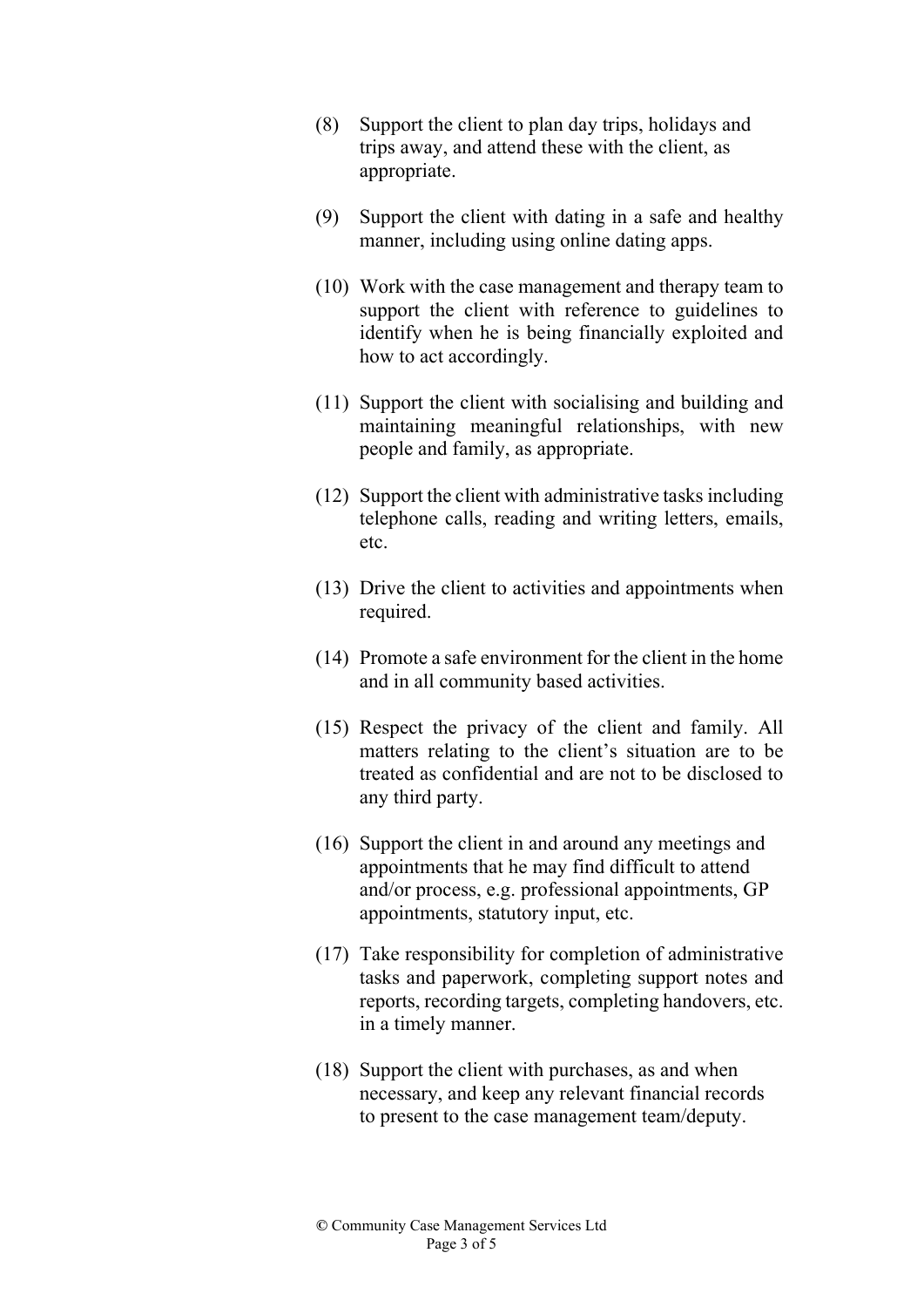|              | (19) Work closely with the case management team on<br>reviewing and updating care documentation,<br>including risk assessments, on a regular basis.                                                                                                                 |
|--------------|---------------------------------------------------------------------------------------------------------------------------------------------------------------------------------------------------------------------------------------------------------------------|
|              | (20) Maintain good communication with the team and<br>other professionals to ensure a consistent approach<br>by all.                                                                                                                                                |
|              | (21) Use initiative when unforeseen events occur and<br>communicate with all relevant parties.                                                                                                                                                                      |
|              | (22) Report all important issues to the case management<br>team and where appropriate use incident reporting.                                                                                                                                                       |
|              | (23) When unsure of appropriate action to take, contact<br>the case management team for advice.                                                                                                                                                                     |
|              | (24) Maintain professional boundaries. While the Support<br>Worker/Buddy role is intended to support the client,<br>it is not intended to take the place of other friendships<br>and relationships.                                                                 |
|              | (25) Read and keep updated with all CCMS policies and<br>procedures.                                                                                                                                                                                                |
|              | (26) Work with the case consultant in planning and<br>implementing policies, procedures and protocols<br>relating to COVID-19.                                                                                                                                      |
| Petty Cash:  | Be responsible for any "petty cash" which may be<br>made available to you and keep a record of<br>expenditure with receipts for the case management<br>team/deputy.                                                                                                 |
| Pay Monthly: | A form will be forwarded to you for completion<br>regarding details required. Hours and expenses will<br>be collected on a monthly timesheet in order to be<br>sent to case manager for checking by the 15 <sup>th</sup> of the<br>month. You will be paid by BACS. |
| Contract:    | There will be a three-month probationary period<br>with a formal appraisal three months thereafter.                                                                                                                                                                 |
|              | Initially a letter of appointment will be given, which<br>will contain your holiday entitlement, sickness<br>arrangements, hourly rate, etc.                                                                                                                        |